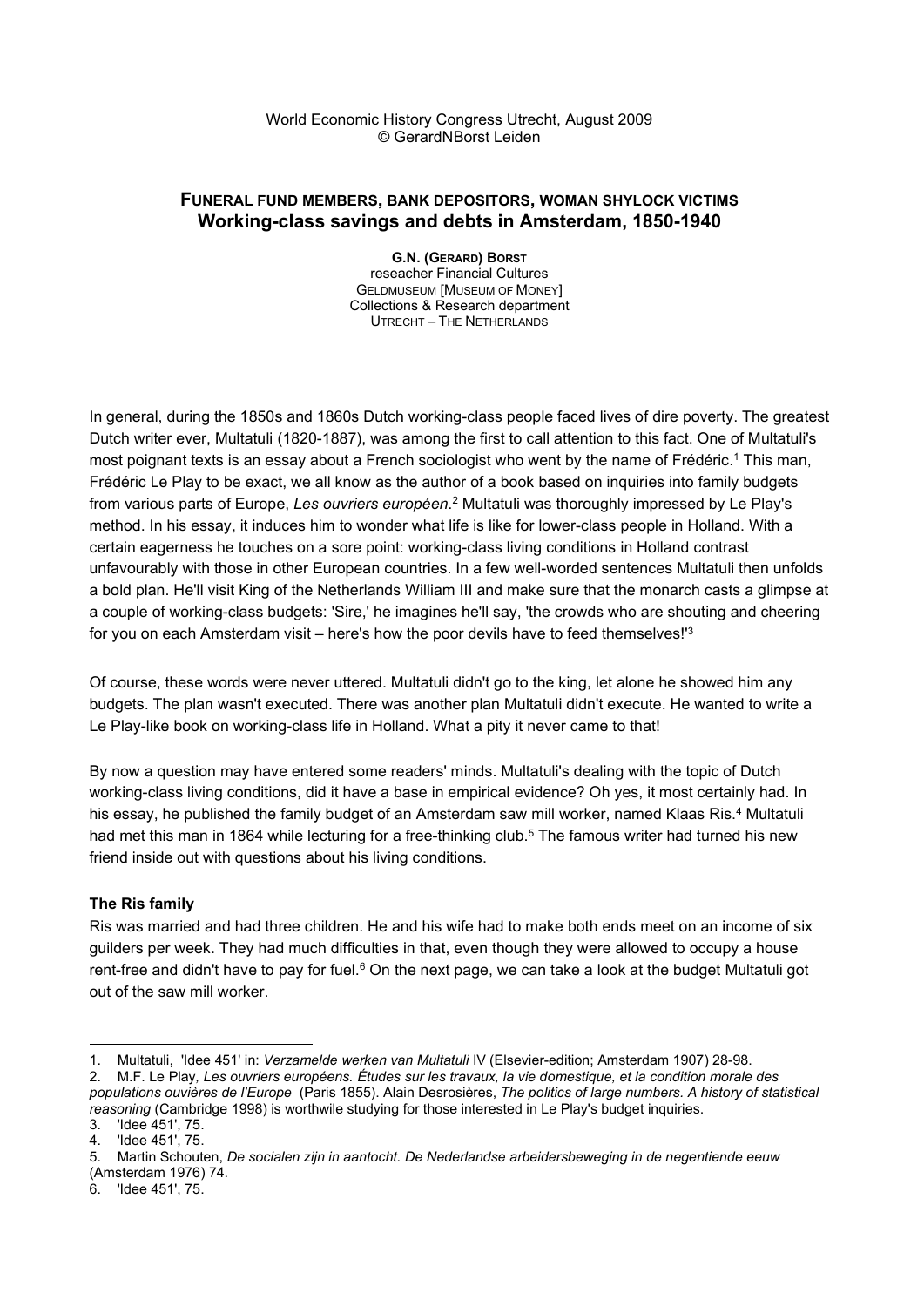| <b>EXPENDITURES:</b>                                                                                                    | Cents<br>daily |             | Per week |
|-------------------------------------------------------------------------------------------------------------------------|----------------|-------------|----------|
| On bread                                                                                                                | 22.5           | $\mathbf f$ | 1.575    |
| On principal dish at the midday-meal<br>Consisting of 5 cups of patatoes or 2 cups of peas, or 2<br>pounds of flour     | 20.0           |             | 1.400    |
| On salt                                                                                                                 |                |             | 0.075    |
| Ħ<br>butter, half a h.-gram daily                                                                                       | 05.0           |             | 0.350    |
| Ħ<br>grease, half a h.-gram daily                                                                                       | 05.0           |             | 0.350    |
| Ħ<br>pepper, vinegar, mustard, flour for gravy                                                                          |                |             | 0.150    |
| Ħ<br>coffee, 2 h.-gram per week                                                                                         |                |             | 0.260    |
| burned syrup, 2 h.-gram per week                                                                                        |                |             | 0.030    |
| milk,<br>half a litre daily                                                                                             | 03.0           |             | 0.210    |
| Ħ<br>buttermilk, once a week,<br>f<br>0.100<br>litre.<br>4<br>h.-gram flour<br>0.060<br>3<br>1.5 h.-gram syrup<br>0.045 |                |             | 0.205    |
| Ħ<br>oil for light<br>weekly                                                                                            |                |             | 0.095    |
| Ħ<br>soap, laundry starch and such<br>weekly                                                                            |                |             | 0.200    |
| Ħ<br>haberdashery, wools<br>weekly                                                                                      |                |             | 0.200    |
| Ħ<br>member contribution to funeral fund<br>weekly                                                                      |                |             | 0.180    |
| Ħ<br>school-fees for one child<br>weekly                                                                                |                |             | 0.100    |
| tobacco, shaving, once in a while a glass of gin                                                                        |                |             | 0.400    |
|                                                                                                                         | <b>TOTAL</b>   | F           | 5.775    |

Table 1 Saw mill worker's budget (Amsterdam, 1864)

As has been said above, the saw mill worker's weekly income came to six guilders. Putting two and two together, we can conclude that each week there were twenty-two and a half cents left over. However, the truth was different. Of course, the Ris family had to eat. But the saw mill worker also had to try his best to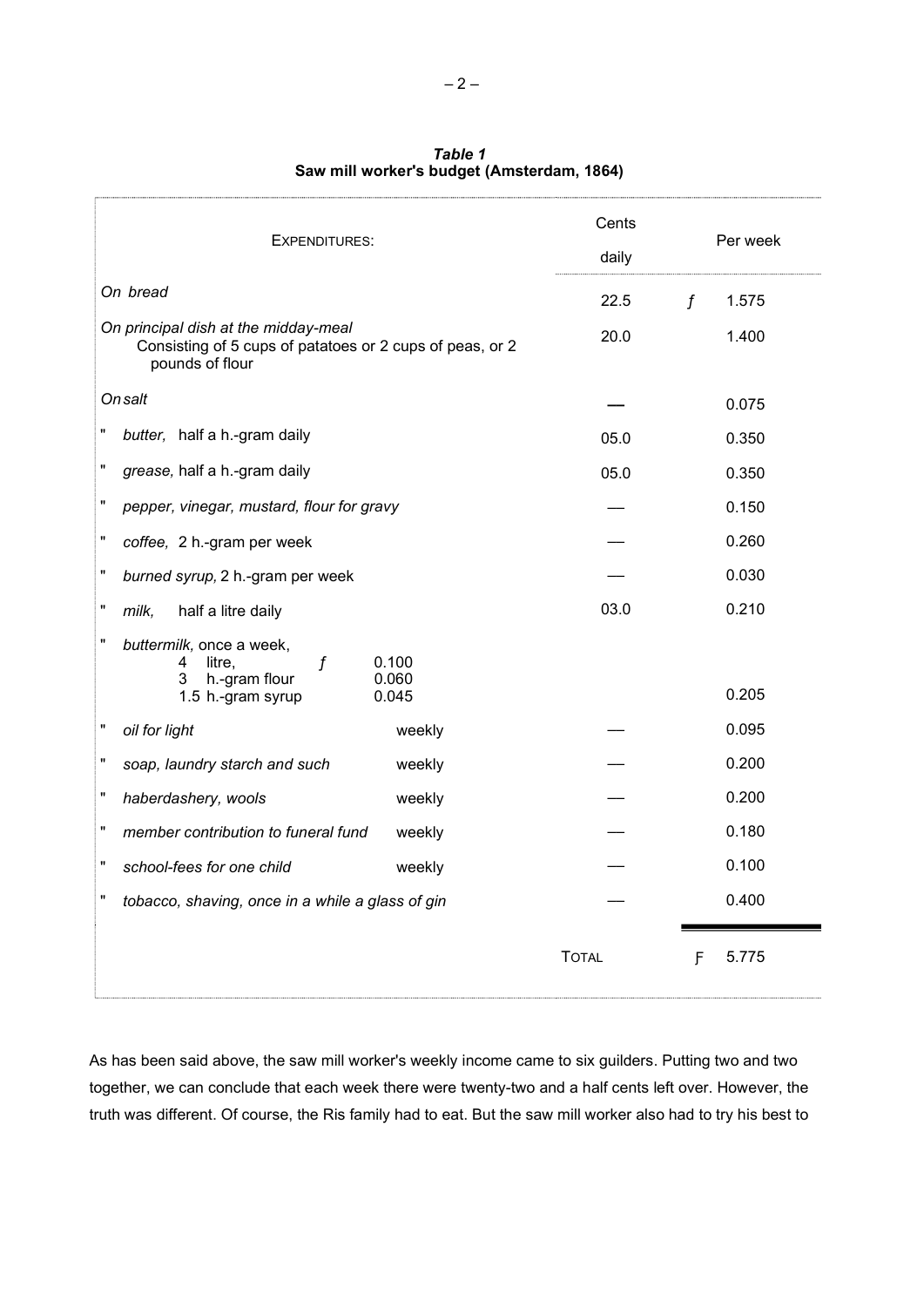fulfill the basic need of clothing (not included in the budget). In doing so, Ris often ran into debts. 'We always are in want of something,' he told Multatuli:<sup>7</sup>

If we must purchase a coat, a pair of trousers, or any other piece of clothes, it happens that I ask the patron for an advance of  $f$  10 or  $f$  12. In such cases the patron deducts 50 cents per week from my wages. During the debt settlement we go hungry.

Such was life for the Ris family. Little had it made Multatuli sit up had his friend told him he had taken to drinking in order to get the misery out of his mind. But the story wasn't like that at all. Ris was a wellbehaved man, who only had a glass or two occasionally.<sup>8</sup>

### Food Expenditure Percentage (FEP)

Having arrived at this point, I would like to introduce a term that plays a major role in the paper: *percentage* of total expenditure spent on food. I vote to immediatly shorten this to Food Expenditure Percentage (FEP). In what follows, I will use the FEP as a measure of economic well-being. The reader will get to know me as an advocate of the law formulated by the German-born statistician Ernst Engel (1821-1896): 'the poorer a family, the greater the proportion of its total expenditure devoted to the provision of food'.

In general, in the second half of the nineteenth century Dutch working-class people's FEP was very high. As budget inquiries tell us at least until the early 1880s it was well above fifty. Further evidence from workingclass budget inquiries demonstrate that it was not until the 1920s that the FEP definitely fell below fifty. This decrease in poverty went hand in hand with an increase in working-class people's capacity to save.

This will be discussed at length later on. For now, it's back to Multatuli and the saw mill worker's family. As has been said, in the budget on page 2 the basic need of clothing isn't included. So, we have some difficulties in determining this family's FEP. However, making an educated guess, I assume it must have been hovering near seventy. Multatuli was indeed right in calling Ris a poor devil.<sup>9</sup>

Did Ris go to the savings-bank? Not likely. His lack of economic well-being surely induced him to keep away from it. There was no way for him to become a bank depositor. However, it must be emphazised that the saw mill worker didn't refrain from every form of saving. As the budget on page 2 shows, he was contributing to a funeral fund, which in my view is a savings strategy as well.<sup>10</sup>

Klaas Ris was so disciplined as to set aside money for future funeral costs. By far he was not the only one in Holland. In fact, this savings strategy at the time was more than widespread in the Dutch working-class, despite the ever-present poverty.

<sup>7. &#</sup>x27;Idee 451', 76.

<sup>8. &#</sup>x27;Idee 451', 76.

<sup>9. &#</sup>x27;Idee 451', 75.

<sup>10.</sup> Saving refers to that part of income that is preserved for future use. Quarterly Bulletin DNB (March 2006) 46.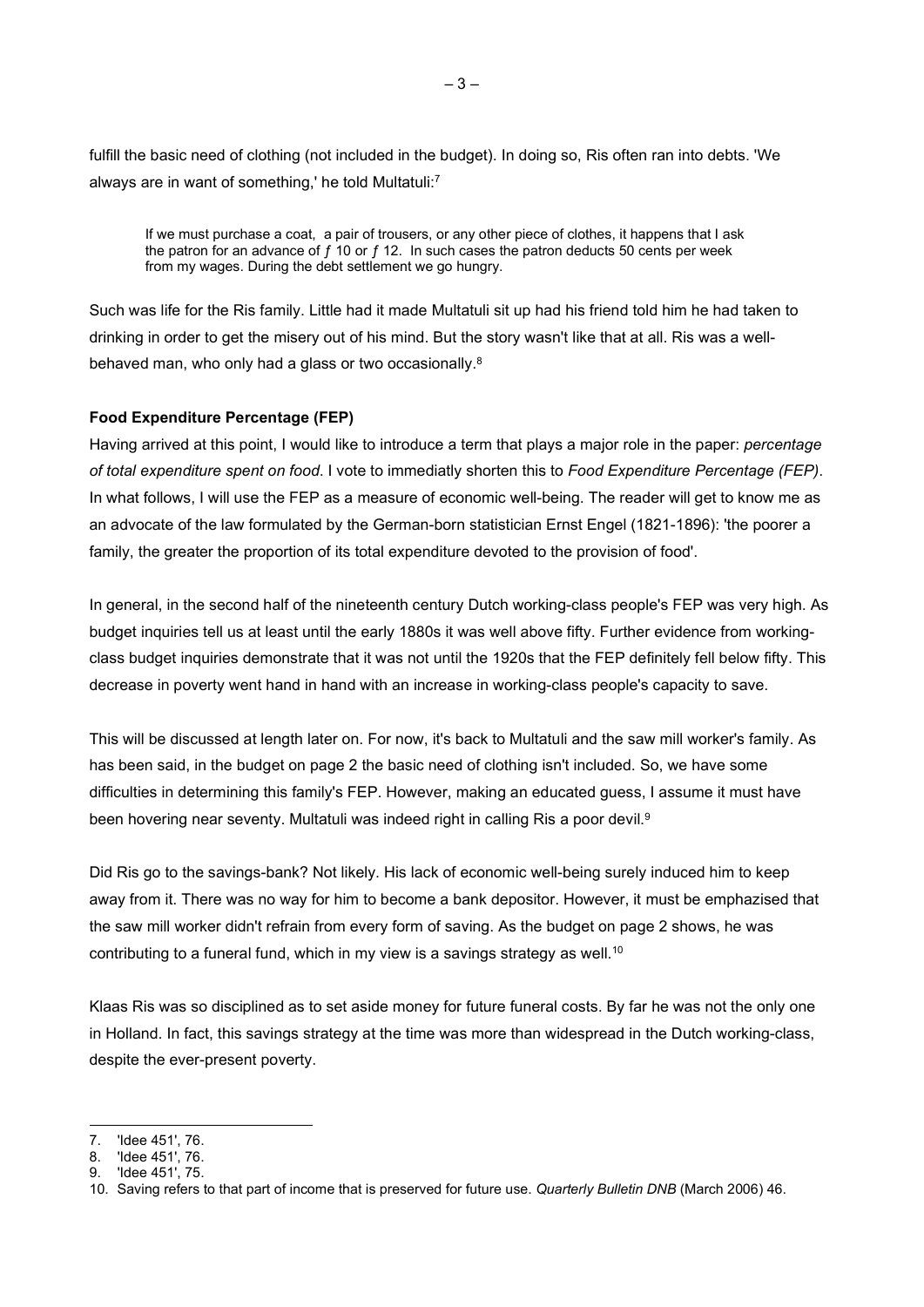#### Structure of the paper

I will pursue this matter further in section A of the paper. My focus there is on the years 1850-1910. I will be looking at things from a national perspective. A table will be presented, indicating what changes there were in Dutch working-class economic well-being. Using the information in the table, I'll say something about changes in working-slass people's capacity to save during the period. To conclude the section, I'll discuss working-class participation in funeral funds.

Section A will be followed by the sections B and C. Section B deals with the years 1910-1935. It differs from section A in that my focus is almost exclusively on Amsterdam. Again, there'll be a table with information on changes in working-class economic well-being. The greater part of section B centers on the so-called Money Box System for Savings, which in Amsterdam became particularly popular in the prosperous late 1920s. The section draws to its close with some reflections on people's dealing with money in de Jordaan, a genuine Amsterdam working-class quarter. They are based on the findings of research work done by a Dutch sociographer using the method of participating observation. In section C we'll remain in the Jordan Quarter. In the years around 1900 many a down-and-out inhabitant of this area was so unfortunate as to fall victim to a usurer. This concluding section is based on work of the Dutch author Israël Querido (1872-1932) – not as great a writer as Multatuli, but very interesting nonetheless – who got very much worked up about women shylocks operating in the Jordan Quarter.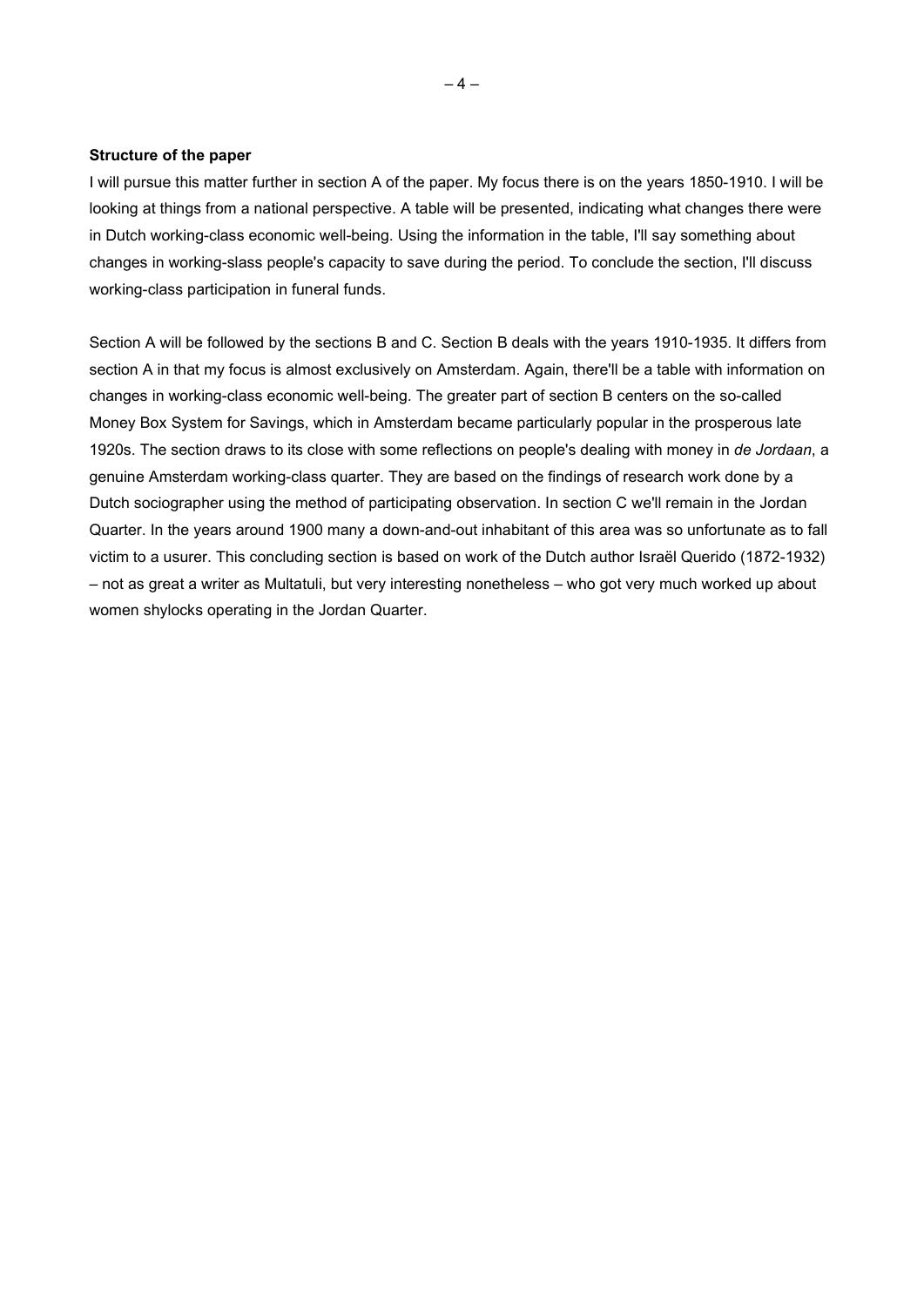## A. 1850-1910: FUNERAL FUND MEMBERS

To begin this section, we'll trace the changes in Dutch working-class economic well-being between 1850 and 1910. Let's look at Table 2.<sup>11</sup>

|                |                                   |         |         | Average household accounts of groups of workers, 1852/63-1910/11 |         |  |
|----------------|-----------------------------------|---------|---------|------------------------------------------------------------------|---------|--|
|                | PERCENTAGES OF TOTAL EXPENDITURES |         |         |                                                                  |         |  |
|                | 1852-63                           | 1870-72 | 1880-82 | 1886-97                                                          | 1910-11 |  |
|                |                                   |         |         | Holland                                                          | Holland |  |
|                |                                   |         |         | cities                                                           | Cities  |  |
| Food           | 57.6                              | 55.6    | 56.7    | 43.6                                                             | 48.5    |  |
| Housing        | 10.8                              | 14.9    | 15.8    | 23.3                                                             | 15.1    |  |
| Clothes, shoes | 15.0                              | 8.4     | 12.2    | 15.6                                                             | 11.9    |  |
| Various        | 16.6                              | 21.1    | 15.3    | 17.5                                                             | 24.5    |  |
| $N =$          | 15                                | 10      | 16      | 16                                                               | 38      |  |
|                |                                   |         |         |                                                                  |         |  |

Table 2

Table 2 tells us that around mid-century working-class families really were poor. Spending on food came to 58 percent of total expenditure, which indeed meant poverty. After having met the housing and clothing needs, the families had very little spare cash left for other expenses. This situation lasted into the early 1880s. Then circumstances grew more favourable. As the 1900s dawned the FEP had fallen considerably. An average working-class family was not as poor as it had been in 1850.

<sup>11.</sup> Jan Luiten van Zanden and Arthur van Riel, Nederland 1780-1914. Staat, instituties en economische ontwikkeling (Amsterdam 2000) 355.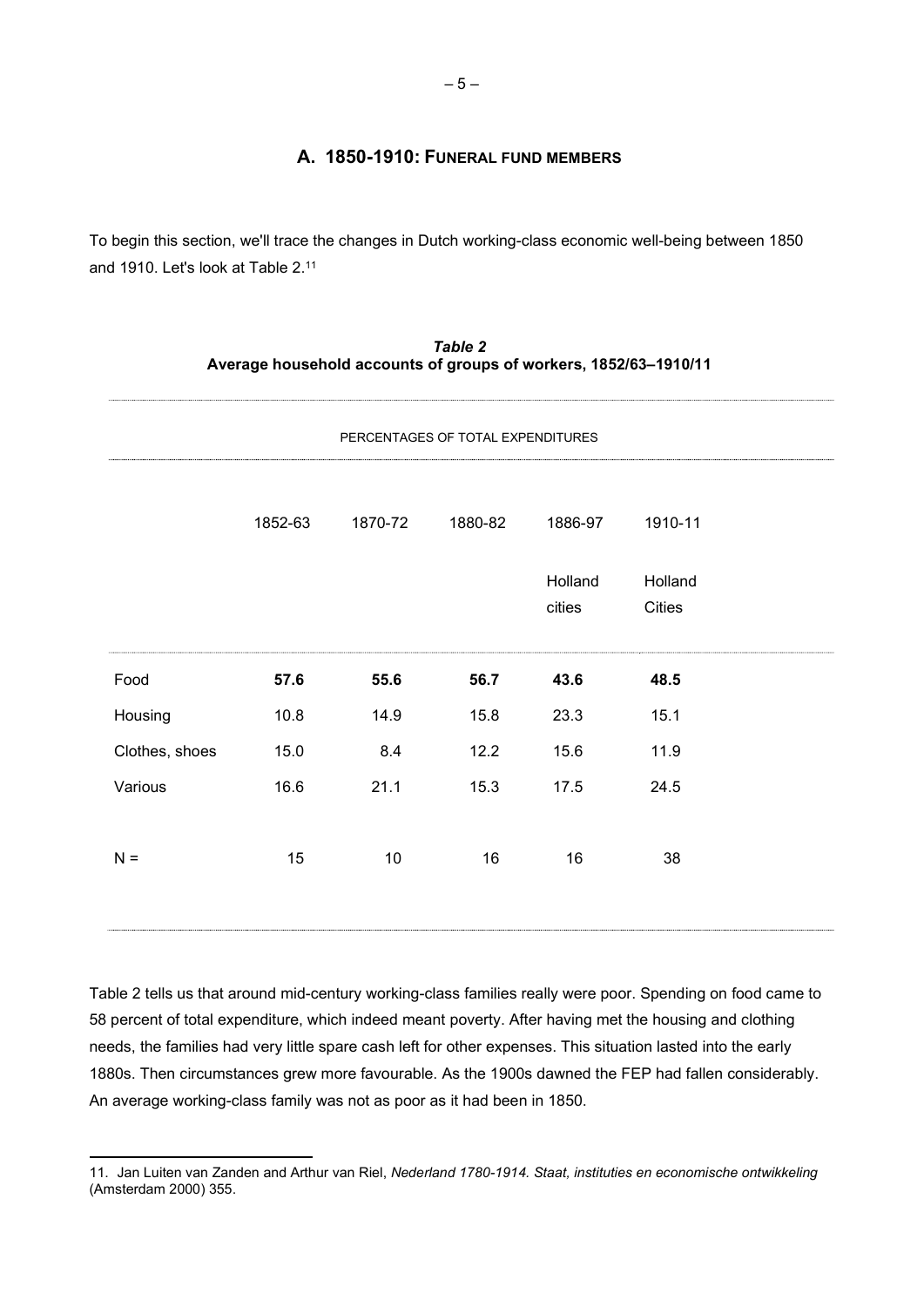It will come as no surprise to anyone that working-class people had a very low capacity for saving. Accordingly, putting money in the savings-bank for most of them was out of the question. Although towards the end things began to change in this respect, during the period under review saving with banks was predominantly a middle-class strategy.<sup>12</sup>

The savings-bank wasn't within reach for an average working-class family. But there were more ways than one to preserve money for future use. In the decades following mid-century working-class participation in funeral funds spread and gained momentum.

### Setting aside money for funeral costs

In the years under study burial insurance was by far the most important form of life insurance. Towards endcentury almost the whole working-class of Holland was setting aside money for future funeral costs.<sup>13</sup> This is what members of a Research Committee concluded in their report of 1891:<sup>14</sup>

For working-class people a proper burial is a matter of great importance. Although they are lower class members, even belonging to the beggar's ranks and to those being on the dole, a pauper's burial is a loathing thing to them. [...] the funeral funds make their members [...] familiar with the notion of assurance, the notion of precaution; they force even those who have the most difficulties in sparing money, to save, however small the amounts are.

Elsewhere in the report it was noted that  $-$  in the cities as well as in the country  $-$  funeral fund members<sup>15</sup>

are recruted from the poorest part of the population (...). With regard to one of our largest cities we were told that funeral fund members were 'proletarians'. According to others, they were 'factory-workers', 'working-class people', 'farm-labourers'. We also heard it said that 'almost all people lower than middleclass are in a funeral fund.

An educated guess tells us that around 1890 the number of funeral fund members came to 2.4 million, which was half of the Dutch population at the time.<sup>16</sup> Burial insurance was booming business! Players on this lucrative market were mutual-workers funds as well as comercial funds.

A moment ago I quoted a sentence as to how working-class people loathed a pauper's burial. Why was it loathed so much? What economic historian Paul Johnson is saying, makes sense: working-class people preserved money for future funeral costs in order to maintain a certain level of socially sanctioned behaviour. A pauper's burial, which was paid for by the community, was seen as a sign of final degradation and for that reason something which had to be avoided at all costs.<sup>17</sup>

<sup>12.</sup> Marco H.D. van Leeuwen, De eenheidsstaat: onderlinges, armenzorg en commerciële verzekeraars 1800-1890 (The Hague/Amsterdam 2000) 58 and 63. Van Leeuwen's views are mainly based on: R.H. van der Voort, 'Sparen 1800- 1890' in: J. van Gerwen en M.H.D. van Leeuwen ed., Studies over zekerheidsarrangementen. Risico's, risicobestrijding en verzekeringen in Nederland vanaf de Middeleeuwen (Amsterdam/The Hague 1998) 450-465.

<sup>13.</sup> Van Leeuwen, De eenheidsstaat, 82.

<sup>14.</sup> Van Leeuwen, De eenheidsstaat, 82.

<sup>15.</sup> Van Leeuwen, De eenheidsstaat, 88-89.

<sup>16.</sup> Van Leeuwen, De eenheidsstaat, 87.

<sup>17.</sup> Bulder is giving some thought to the views of Paul Johnson: Elles Bulder, 'Working-class saving behaviour and old age in late nineteenth and early twentieth century Netherlands'. Tinbergen Institute Research Bulletin 3 (1991) 3, 261.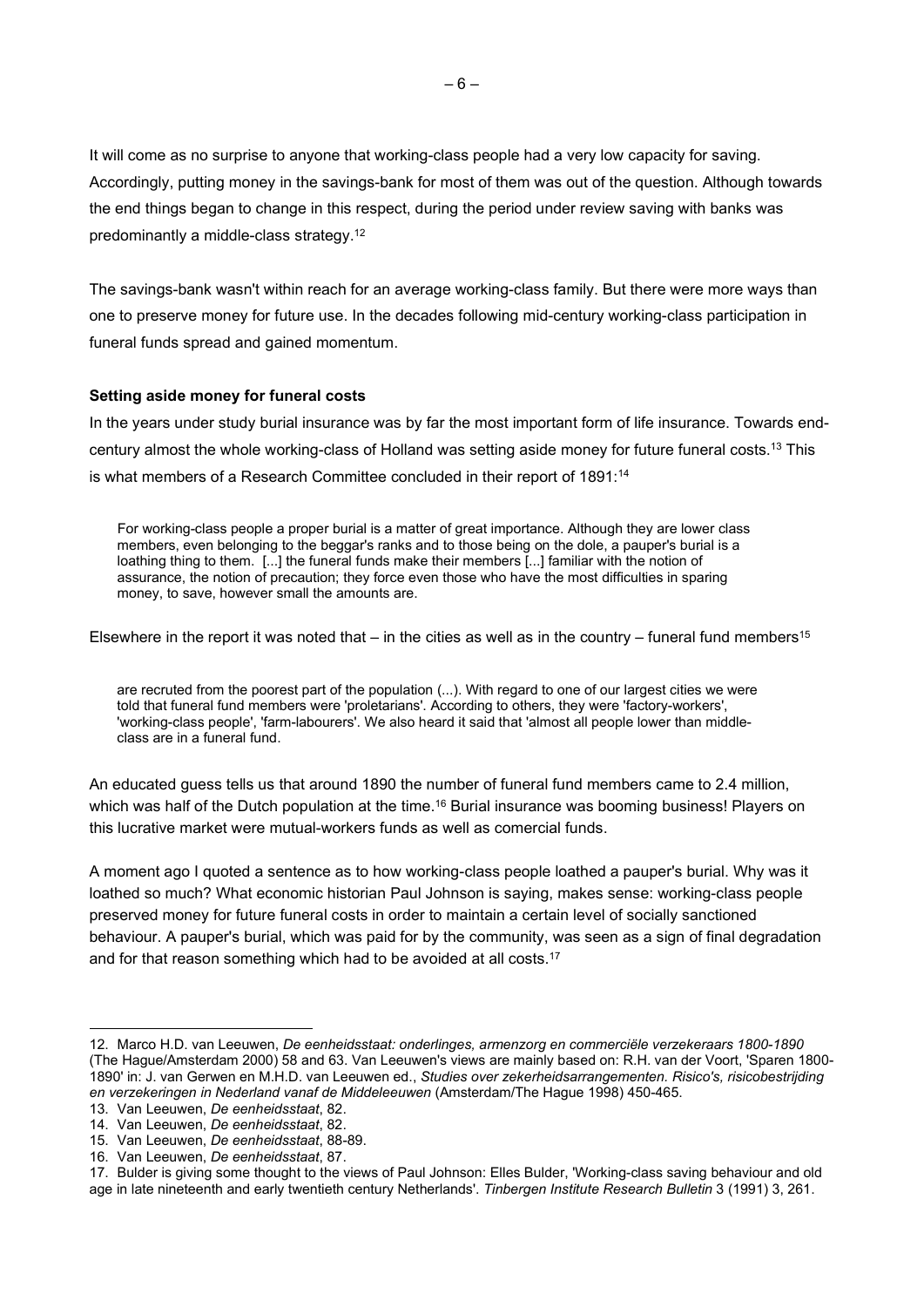## B. 1910-1935: BANK DEPOSITORS

During the 1910s working-class people's capacity to set aside money was a much-discussed matter. It would be off topic for me to go into this in detail here. I'll come back to the subject at some future time. For now, it will suffice for my purpose to concentrate on the point of view put forward by the Dutch Social Democrats. At issue was the question as to whether their budgets permitted working-class people to save for old age. The Social Democrats' answer was a clear 'no'. At the beginning of 1911 their party's newspaper had it that as a rule the wages of working men were insufficient to save for old age.<sup>18</sup>

This view is not contrary to the fact, that working men actually do save, that a great many workers are savings-bank depositors. [...] Working-class saving always is a temporary matter. Working-class people set aside money, knowing that they soon will have to use it for urgent needs, for things that require a bigger expenditure at once, for things that can happen every day [...]. The purchase of a bigger peace of furniture or of clothes; the upbringing of the children; sickness or unemployment – it all makes savings melt away long before old age makes itself felt. [...] Indeed, savings are part of many workingclass budgets, but for saving for old age there's no room left.

Working-class people are saving all right; a great many are depositors in the savings-bank; it is just there's no possibility of them engaging in long-term saving; the working-class savers' concern is the fulfillment of short-term needs – that's how the Dutch Social Democrats thought about it.

#### A weighty question

The Social Democrats' view is supported by rechearch findings. Elles Bulder, who has kept herself occupied studying working-class saving in Holland some time ago, arrives at the same conclusion as did the above-quoted newspaper in 1911. Let's shed some more light on Mrs. Bulder. In the 1990s she published two worth reading essays on working-class saving through banks.<sup>19</sup>

Bulder's focus is on the late nineteenth and early twentieth century. It is her empirical-based view that during this this period most of the savings-bank depositors were working-class people.<sup>20</sup> For certain, this is

<sup>18. &#</sup>x27;De sociale verzekering', Het Volk, March 18th 1911.

<sup>19. &#</sup>x27;Working-class saving behaviour and old age in late nineteenth and early twentieth century Netherlands'. Tinbergen Institute Research Bulletin 3 (1991) 3, 259-270 and 'Sparen 1881-1940' in: J. van Gerwen en M.H.D. van Leeuwen ed., Studies over zekerheidsarrangementen. Risico's, risicobestrijding en verzekeringen in Nederland vanaf de Middeleeuwen (Amsterdam/The Hague 1998) 694-706. Besides Bulder several other historians have been interested in the topic of working-class saving in Holland. In chronological order: R.H. van der Voort, Sparen in de 19e eeuw. Onderzoek naar de werking van de Nutsspaarbank te 's-Gravenhage en de Leidsche Spaarbank (Master's thesis Economic History University Leiden, Leiden 1987); R.H. van der Voort and L.A. van Heijningen, Sparen in de negentiende eeuw (The Hague 1988); R.H. van der Voort, 'Sparen 1800-1890' in: J. van Gerwen and M.H.D. van Leeuwen ed., Studies over zekerheidsarrangementen. Risico's, risicobestrijding en verzekeringen in Nederland vanaf de Middeleeuwen (Amsterdam/The Hague 1998) 450-465; Joost van Genabeek, Met vereende kracht risico's verzacht. De plaats van onderlinge hulp binnen de negentiende-eeuwse particuliere regelingen van sociale zekerheid (Amsterdam 1999); Jacques van Gerwen, De ontluikende verzorgingsstaat: overheid, vakbonden, werkgevers, ziekenfondsen en verzekeringsmaatschappijen 1890-1945 (The Hague/Amsterdam 2000); Marco H.D. van Leeuwen, De eenheidsstaat: onderlinges, armenzorg en commerciële verzekeraars 1800-1890 (The Hague/Amsterdam 2000); Joost Dankers, Jos van der Linden and Jozef Vos, Spaarbanken in Nederland. Ideeën en organisatie, 1817-1990 (Amsterdam 2001). 20. Bulder, 'Sparen', 705.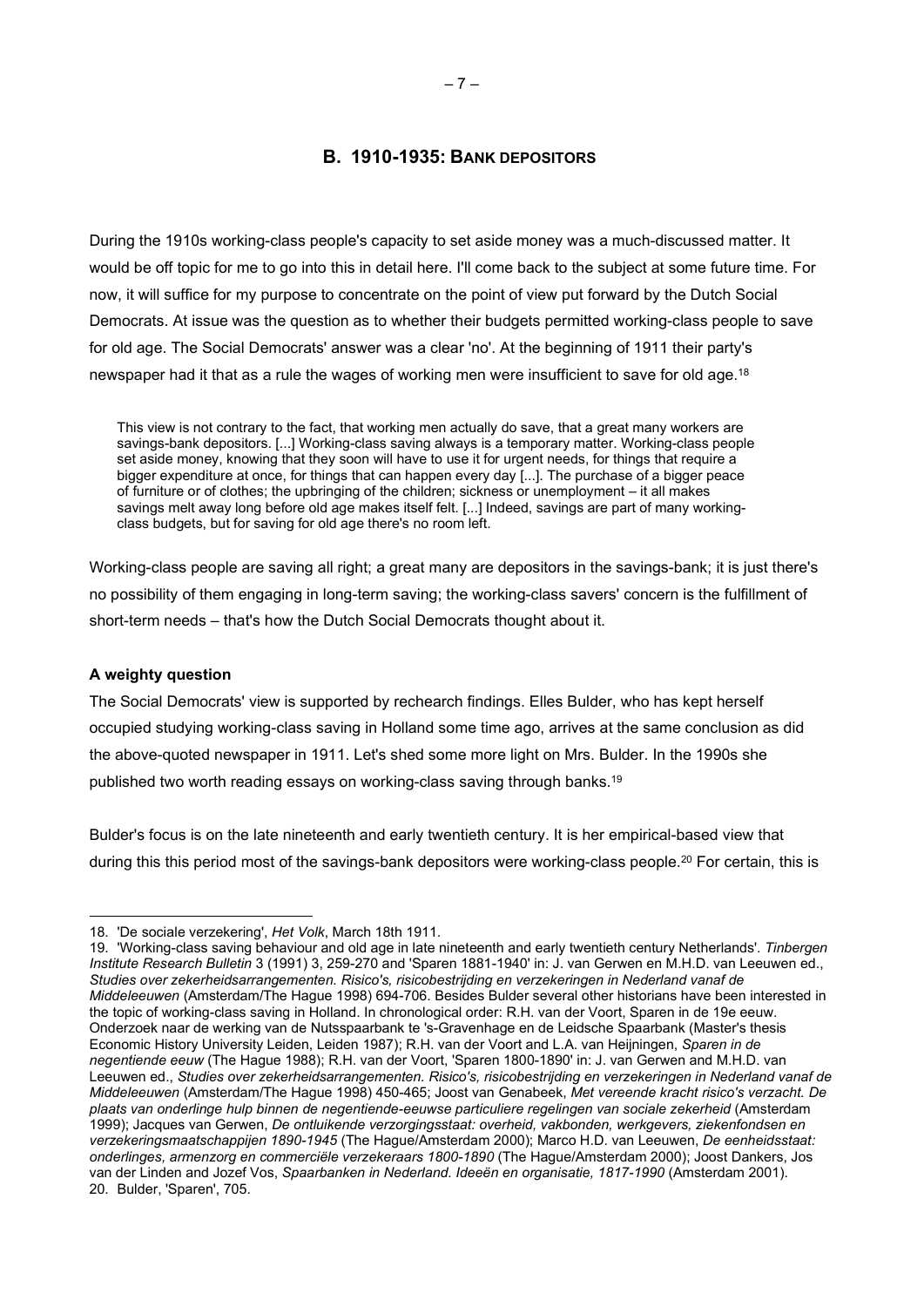a research finding of great importance. All the more a pity, that Bulder leaves a weighty question untouched. Most of the savings-bank depositors were working-class people – that's all very well. But how many working-class people were depositors? Furthermore, Bulder almost completely seems to lack the notion that for getting a sound grasp of working-class saving it is necessary to take a close look at changes in working-class economic well-being. It is a well-known fact that after World War I working-class people in Holland had better times coming. In the late 1920s the average working man's purchasing power was much higher than before WW I.<sup>21</sup> What was the effect of of this increase in economic well-being? Did saving through the savings-bank become considerably more widespread in the working-class than it had been in harder times? Or, to put it in another way, did the increase in economic well-being effect working-class saving in the sense that the number of workers who became savings-bank depositors grew significally? These are the questions I'll try to answer in this section of the paper.

In what follows, I'll have the opportunity to present what I found out about the popularity of the so-called Money Box System for Savings in Amsterdam. But first, a digression on changes in working-class economic well-being.

#### Changes in working-class economic well-being

After World War I working-class people in Holland had better times coming – that's what I said a moment ago. Is this somewhere near the truth? As Table 2 showed, in sixty year's time working-class people's FEP had fallen considerably. In 1910 an average working-class family was not as poor as it had been in 1850. Relatively, things weren't all that bad. But soon economic well-being was jeopardized by World War I. In Table 3 on the next page we can see how – at least in Amsterdam – towards the end of the war the FEP was above fifty again.<sup>22</sup> Once more using the FEP as a measure of economic well-being, we see things getting a whole lot better after the early 1920s. That marked a real turn of the tiding. The FEP dropped from 51 in 1921 to 38 in 1935. Working-class people were going to be better off than ever before. And better than ever before they could afford to be savings-bank depositors.

The 1920s are fascinating years. Dutch working-class people were enjoying economic good times. Let's look at some more evidence to the same effect. Graph 1 on the next page shows the trends of real wages in the Netherlands from 1913 to 1935.<sup>23</sup>

<sup>21.</sup> B. Bölger, 'De welstand van de arbeidersklasse in Nederland. Voordracht, gehouden in de vergadering van de Afdeeling voor Technische Economie van het Kon. Instituut van Ingenieurs op 18 Juni, 1927 te 's-Gravenhage', De Ingenieur, March 10th 1928, T.16; 'Loonen en loonsverhoudingen in Nederland. Het Ned. loonpeil aan de spits. 25 pCt hooger dan vóór den oorlog', Het Vaderland, June 7th 1929.

<sup>22.</sup> Table 3 is borrowed from Van der Goot: Willemien Hendrika van der Goot, De besteding van het inkomen. Het indexcijfer van de kosten van levensonderhoud (The Hague 1930), Statistical appendices, Table E. See p. 93 of the book for more details on Table E. The 1934-'35 data were added by me. The figures rely upon the budgets no. 4, 19, 37, 43, 46, 66, 92 , 115, 119, 133, 154, 181, 192, 208 and 246 in Inkomsten, uitgaven, verbruik en physiologische waarde van de voeding van 184 gezinnen uit verschillende kringen der bevolking gedurende de periode 1 Maart 1934–28 Februari 1935. Bureau van Statistiek der Gemeente Amsterdam (Amsterdam 1941).

<sup>23.</sup> Graph 1 is borrowed from: D.J. van der Veen and J.L. van Zanden, 'Real-wage trends and consumption patterns in the Netherlands, c. 1870-1940' in: Peter Scholliers ed., Real wages in 19th and 20th century Europe. Historical and comparative perspectives (New York/Oxford/Munich 1989) 212 and 228.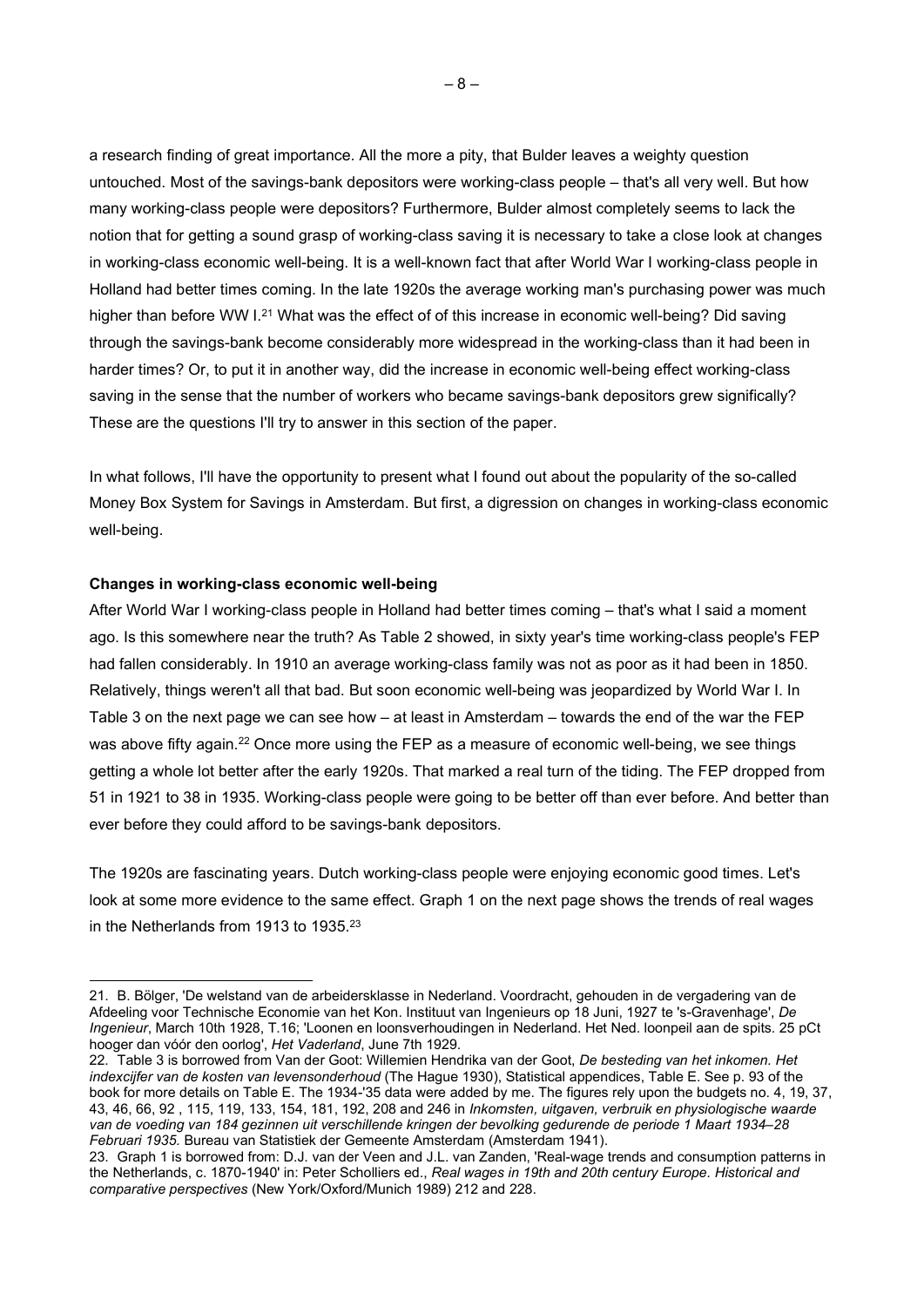| Table 3                                                               |  |
|-----------------------------------------------------------------------|--|
| Group of Amsterdam working-class families: their budgets in 1917-1921 |  |
| compared with similar budgets in 1910-11, 1923-24, and 1934-35        |  |

| PERCENTAGES OF TOTAL EXPENDITURES |            |      |                                |      |            |            |                       |                       |
|-----------------------------------|------------|------|--------------------------------|------|------------|------------|-----------------------|-----------------------|
|                                   | 4 weeks of |      | march 1917 march 1918 dec 1918 |      | march 1919 | march 1921 | 4 weeks of<br>1923-24 | 4 weeks of<br>1934-35 |
|                                   | 1910-11    |      |                                |      |            |            |                       |                       |
| Food                              | 47.2       | 53.1 | 53.8                           | 55.1 | 54.9       | 50.9       | 45.3                  | 38.5                  |
| Housing                           | 16.1       | 14.2 | 12.0                           | 10.9 | 10.3       | 8.2        | 11.6                  | 18.1                  |
| Clothes, shoes                    | 12.4       | 6.6  | 9.0                            | 7.7  | 8.2        | 15.2       | 9.5                   | 7.2                   |
| Various                           | 24.3       | 26.1 | 25.2                           | 26.3 | 26.6       | 25.7       | 33.6                  | 36.2                  |
| $N =$                             | 23         | 32   | 31                             | 27   | 32         | 23         | 15                    | 15                    |

Graph 1 and 1 and 1 and 1 and 1 and 1 and 1 and 1 and 1 and 1 and 1 and 1 and 1 and 1 and 1 and 1 and 1 and 1 Real wages in the Netherlands, 1913-1935 (indices 1913 = 100)

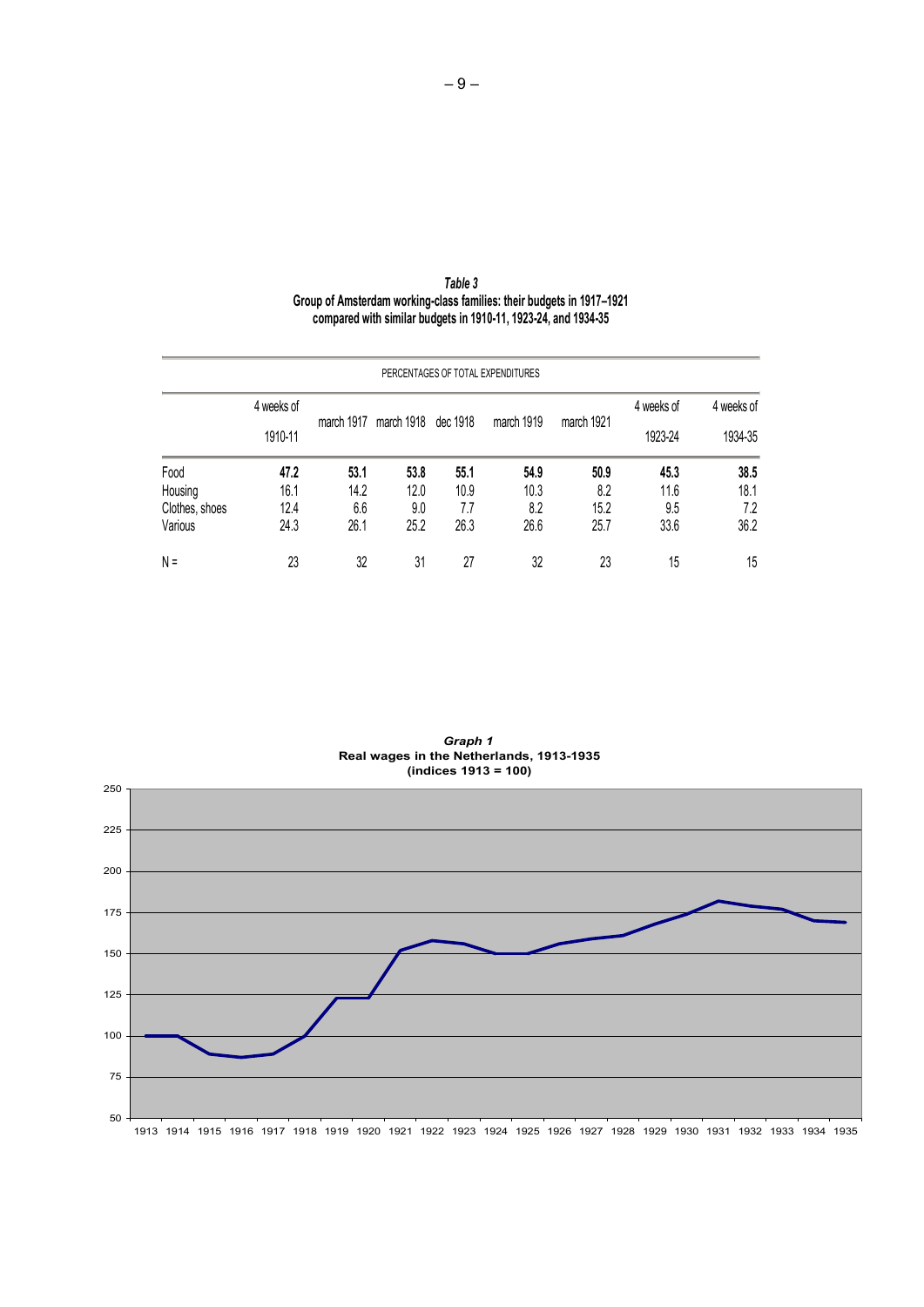The conclusion is permitted that the late 1920s in particular were prosperous years. What effect did the economic good times have on the working-class propensity to save? This question gives me the opportunity to present what I found out about a peculiar form of saving in Amsterdam.

### Saving with home boxes in Amsterdam

In 1907 the Amsterdam Savings Bank introduced the Money Box System for Savings.<sup>24</sup> A few words on the history of this home deposit system, which wasn't a new thing in 1907. Its origin was American. In 1890 New York had witnessed the coming of the C.O. Burns Company, the original, patented manufacturer of the system. At the time that the Amsterdam Savings Bank was considering the introduction of the system, it was already in use in countries as diverse as the United States, Canada, Chili, Cuba, Norway, Sweden, Finland, Danmark, Great-Britain, Switzerland, Austria, Hungary, Turkey, Germany and France. The system was already in use in the Netherlands too: Groningen and Rotterdam preceded Amsterdam in this respect.<sup>25</sup>

The system's official name was 'Home Deposit Banks System'. As the reader might have noticed, I'm referring to it as 'Money Box System for Savings', a phrase borrowed from an old issue of The New York Times (February 4, 1917).

Let me discribe the key features of the system. It was 'tailor-made' for regular savers of small amounts of money. Savers got boxes on loan from the savings-bank. It was for free. The boxes were taken home, where they could not be opened – the keys were held by the bank. So, at home a saver couldn't be tempted to take hold of the contents of his box. He had to go to the bank, which he did three times a year at most. At each visit the saver's box was opened by a bank clerk, who added the saved amount to a savings-book, standing in the box-holder's name.

It was all about the 'smallest of savers'. The student of the Archives of the Amsterdam Savings Bank<sup>26</sup> encounters this phrase more than once. In discussions held at the Bank managers' meetings, it must have been used time and again.

In 1907 the Amsterdam Savings Bank already had almost sixty years of history behind it. The Bank had been established in 1848.<sup>27</sup> It was one of the two really noteworthy institutions facilitating saving in the national capital of Holland, the other one being the 'Rijkspostspaarbank' (RPS). The RPS was the National Savings Bank. Established in 1881 after the British example, it was attached to the postoffice.

<sup>24.</sup> Amsterdam Savings Bank Annual Report 1907 (Amsterdam 1908); Amsterdam Municipal Archive (AMA), 1431:

<sup>251.</sup> 

<sup>25.</sup> AMA, 1431: 742. 26. AMA, 1431.

<sup>27.</sup> M.H. Verrijn Stuart, Spaarbank voor de Stad Amsterdam 1848-1948 (Amsterdam 1948).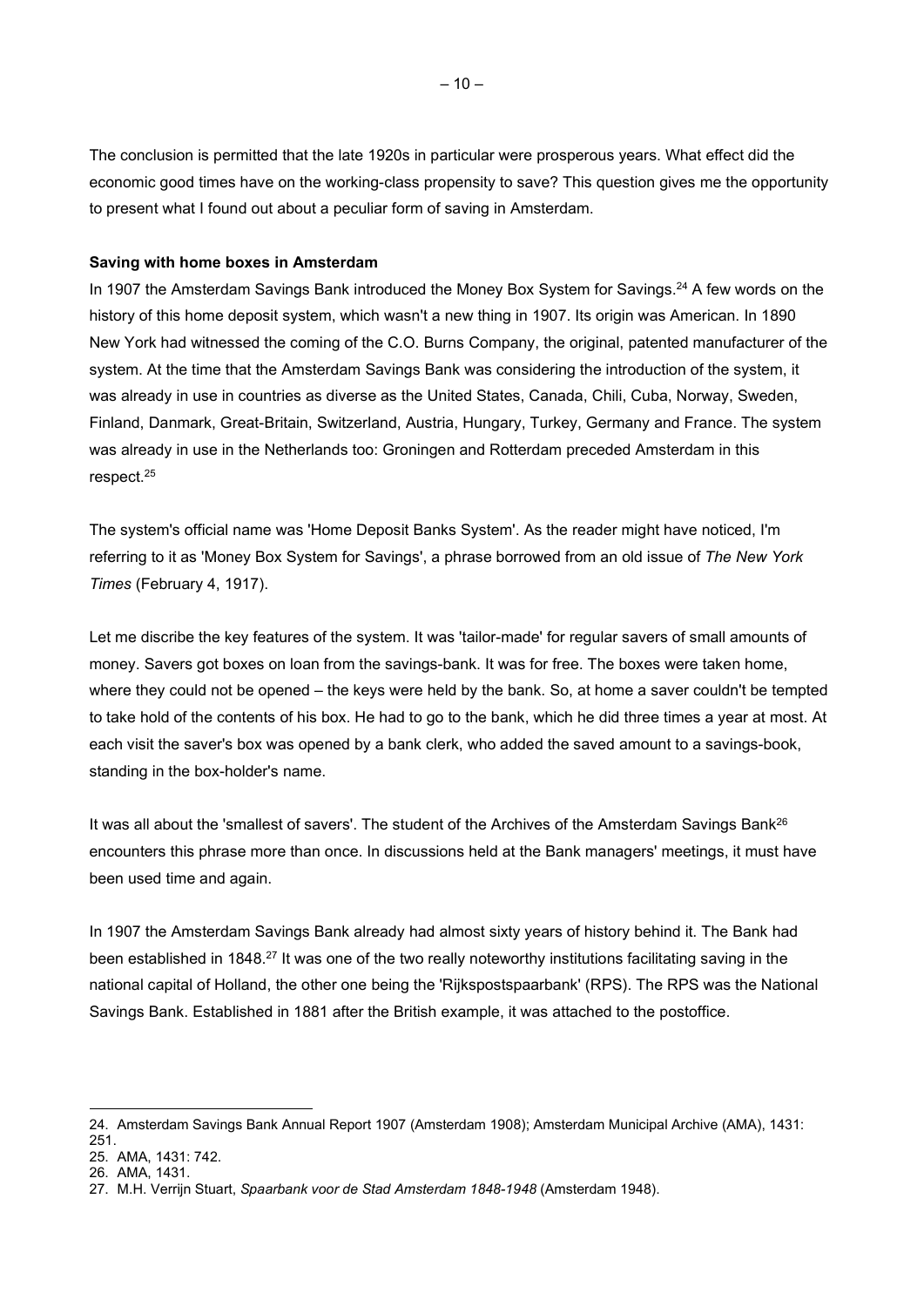During the years under study in this section of the paper, the Amsterdam Savings Bank went through a process of growth. At the beginning of the period the Bank consisted of a head-office and six area-offices. At the end of the period fifteen area-offices were operating. Four of the nine new area-offices had been established in the second part of the 1920s.<sup>28</sup> Three of these four were operating in real working-class quarters.

At the start of the 'Bank at Home' practicising the Amsterdam Savings Bank placed 500 steel boxes at the savers' disposal.<sup>29</sup> They had come from J. Lips Bzn, a manufacturer of fire/burglar resistant safes and safety-locks. In the years following 1907 the Bank would become a good customer of this famous Dutch firm.



<sup>28.</sup> In the Annual Reports the years 1925-1930 are marked as successful: Amsterdam Savings Bank Annual Reports 1925-1930 (Amsterdam 1926-1931); AMA, 1431: 253-254. 29. AMA, 1431: 742.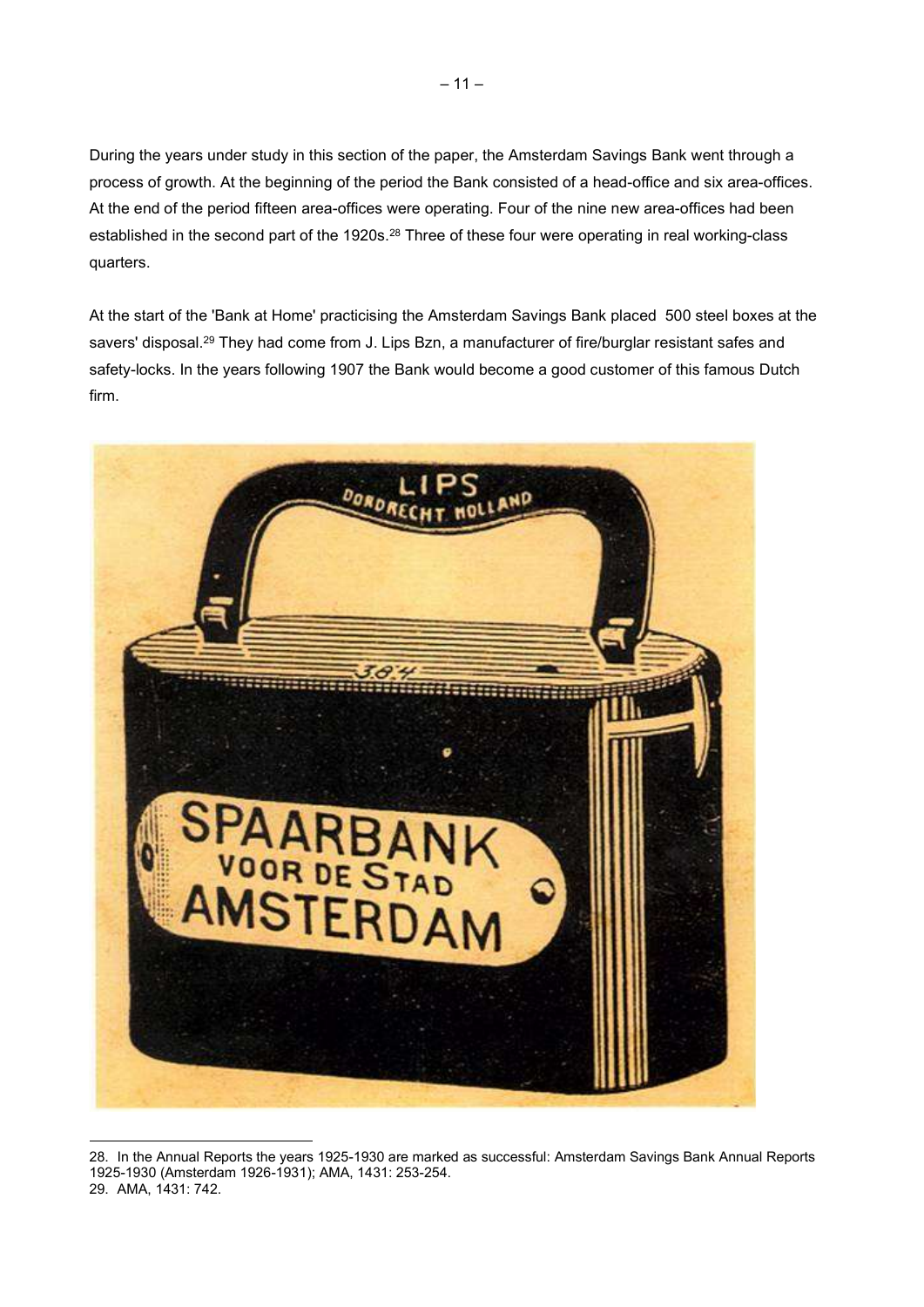What was the social position of the Amsterdam inhabitants who engaged in the Money Box System for Savings? Available data strongly suggest that they were working-class people. It's a fact that round about 1910 working-class people were already savers at the Amsterdam Savings Bank. At that time the Bank itself was eager to get a clear picture of the persons who started depositing money. In the Annual Reports on 1910 and 1911 tables were published, based on the Bank's administration and a recent occupational census.<sup>30</sup> From them we learn that in both years the percentage of persons belonging to the working-class among the new depositors approximately amounted to sixty. It simply cannot be imagined that when the Bank managers spoke of 'the smallest of the bank's savers', they were referring to persons other than these belonging to the working-class.

From now on, then, the Money Box System for Savings is marked as a form of working-class saving. Was it any popular? Oh yes, it certainly was. And its popularity tended to grow over time, as we can see below in Graph 2.



Graph 2 Amsterdam Savings Bank: saving with home savings-boxes, 1910-1935

<sup>30.</sup> Amsterdam Savings Bank Annual Reports 1910-1911 (Amsterdam 1911-1912). AMA, 1431: 252 .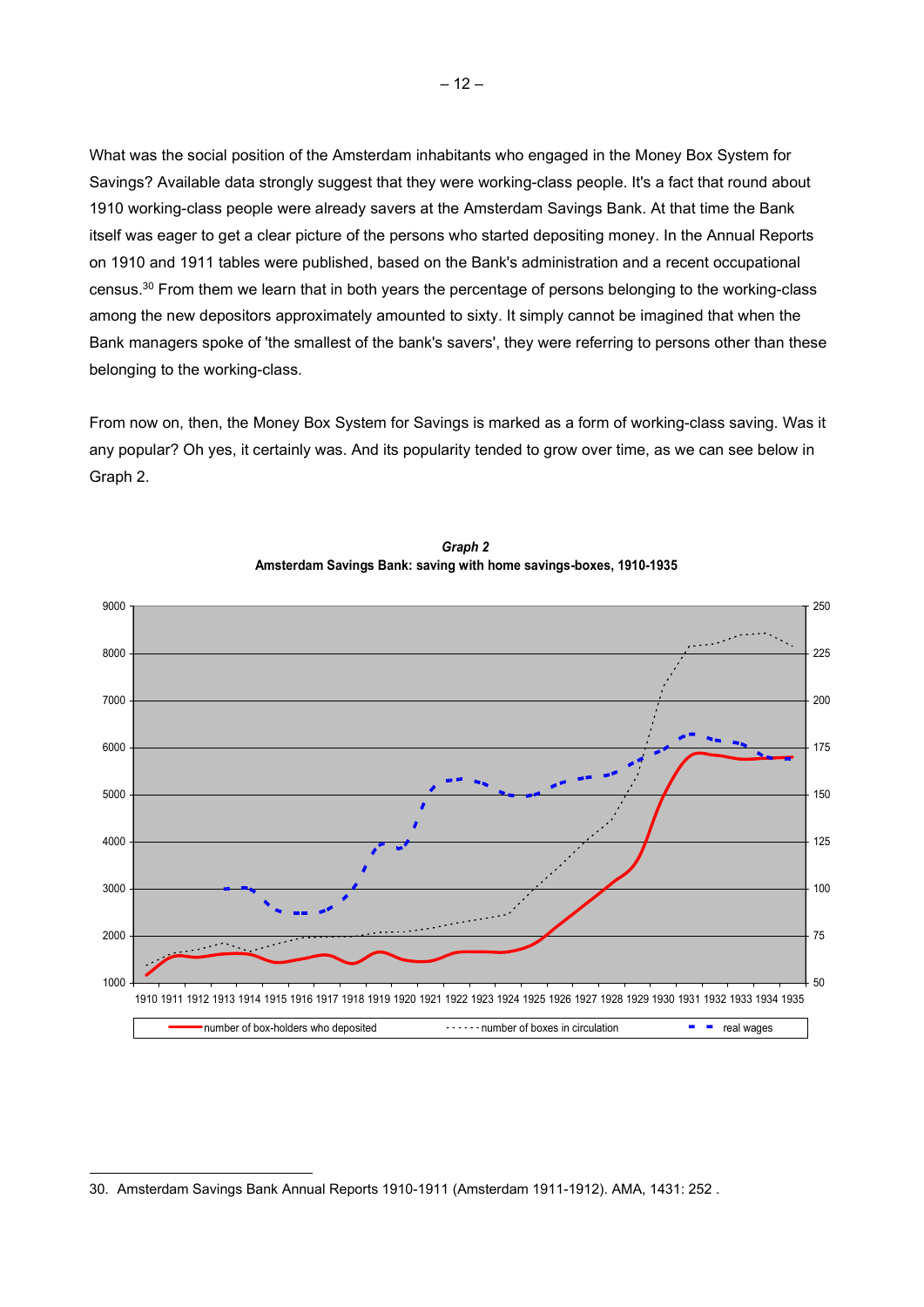For the time being, the thick red line is the one we want to look at. It represents the number of box-holders who in the years 1910-1935 actually deposited money in the Amsterdam Savings Bank. If one thing catches the eye, it is the line steeply sloping upwards with regard to the second part of the 1920s. Up to 1926 the number of box-holders who actually deposited never was above 2000. And then in five years' time their number almost trippled. As we saw earlier, the second part of the 1920s also was the time that the real wages had a steady tendency to growth. I think, we can safely assume an empirical correlation. That there indeed is such a correlation, becomes the more clear when we look at Graph 2 again, in which the real wages line is included too (dotted in blue).

The conclusion is permitted that in the second part of the 1920s saving became considerably more widespread in the working-class. 'At least in Amsterdam,' I make haste to add. Whether the conclusion holds water as regards to the Netherlands in general, remains to be seen. A lot of research still has to be undertaken.

Once again: working-class saving was – relatively spoken – booming in Amsterdam in the second part of the 1920s. Working-class people certainly had not kept away from the savings-bank in foregoing years, but it needed a substantial increase in economic well-being to make the number of active depositors grow significantly.

#### A sociographer in the Amsterdam Jordan Quarter

One of the Amsterdam Savings Bank's area-offices was situated in the Jordan Quarter, a genuine Amsterdam working-class quarter.<sup>31</sup> How many Jordan people were depositors at this area-office? It's hard to say. But of one thing I am as sure as I am that the sun will rise to-morrow and that is, that there were a great many Jordan people who weren't depositors at all. After having done fieldwork in the Jordan Quarter in the late 1920s, early 1930s a Dutch sociographer named Henk Dijkhuis arived at much the same conclusion. 'All their money is spend on very short-term needs,' Duikhuis said about the workers with whom he had shared a boarding-house, 'They can't manage to save a penny.'<sup>32</sup> His boarding-house mates were the kind of men who got themselves in trouble by buying things on the installment system.<sup>33</sup> They were also among the Jordan people who frequented the pawnbroker's, $34$  or who easily fell victim to women usurers.  $35$ 

Dijkhuis admired the Dutch literary writer Israël Querido, who had done fieldwork in the Jordan Quarter at an earlier date. In his writings there are women usurers too.

33. Dijkhuis, 'Vijftig dagen', 70.

<sup>31.</sup> Verrijn Stuart, Spaarbank, Appendix 9.

<sup>32.</sup> H. Dijkhuis, 'Vijftig dagen in een Jordaans kosthuis' in: Frank Bovenkerk and Lodewijk Brunt ed., De rafelrand van Amsterdam. Jordaners, pinda-Chinezen, ateliermeisjes en venters in de jaren dertig (Amsterdam 1977) 64.

<sup>34.</sup> Dijkhuis, 'Vijftig dagen', 69.

<sup>35.</sup> Dijkhuis, 'Vijftig dagen', 68.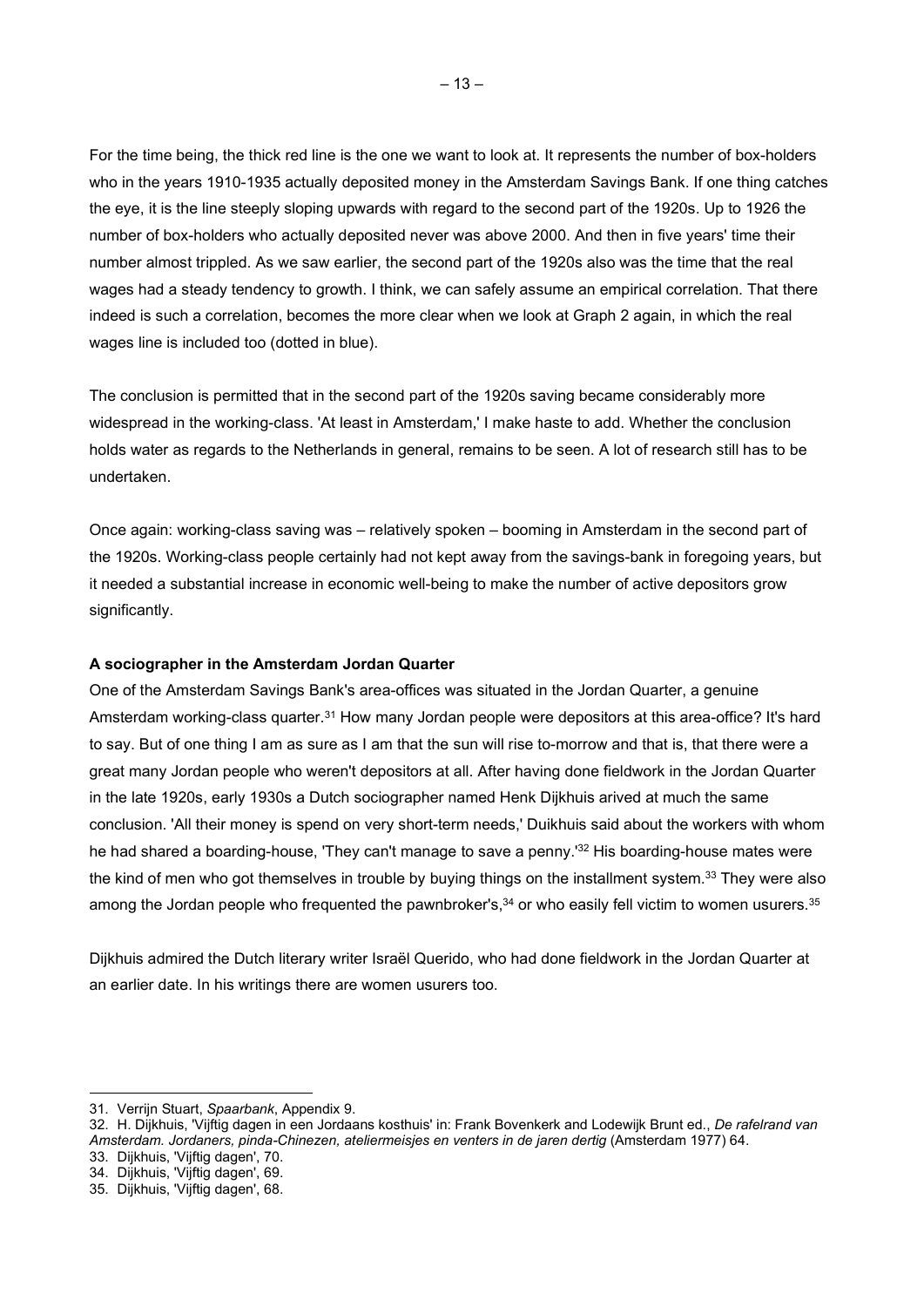# C. THE YEARS AROUND 1900: WOMAN SHYLOCK VICTIMS; QUERIDO'S HEARTFELT CRY

In some of his writings the Dutch author Israël Querido (1872-1932) gets very much worked up about women shylocks operating in the Jordan Quarter, notably in his novel De Jordaan [The Jordan Quarter] and in his autobiographical account Mijn zwerftochten door Jordaan en donker Amsterdam [My Wanderings through the Jordan Quarter and Sinister Amsterdam].

Israël Querido is among the few Dutch writers who have been given an entry in The New Encyclopædia Britannica. We find him in Volume 9 of the Micropædia. He's said to have been an author who's novels 'provide valuable documentary material'.<sup>36</sup> That's bull's eye. Reading Querido is interesting, not because it's enjoyable in a literary sense, but because he adds to the body of social historical knowledge.

By far, Querido's most popular novel was The Jordan Quarter, published in 1912. The story takes place in the years around 1900 and is mainly about the woman shopkeeper Neel Scheendert and her second husband Stiin Burk.

# The Burk family

During the fishing season, Stijn Burk is a fishmonger. When the fishing season is over, he is a worker in a sugar factory. If there's something to be done there. If there isn't, Stijn is out of work, waiting for the fishing season to get started again. Being drunk regularly, Stijn is in the habit of beating his wife Neel.

When we get to know the couple, Neel's tenth child is on it's way. Her youngest six children are Stijn's. The eldest three she got from her first husband, Jan Gronjee, who died of tuberculosis. Gronjee has given her a good life. He worked as a diamond-cutter, earning enough to be able to put money in the savings-bank.

The burial is over. There are a hundred guilders left on Gronjee's savings-account. Neel pawns her jewelry and sells her furniture. Then she has enough money to open a small shop. Thanks to hard work, things are looking up a bit, but eventualy there's too much competition for survival. Neel meets Stijn Burk, who gets her pregnant and then marries her. The shop is closed down. Let me quote:<sup>37</sup>

When they got married, Stijn was working at the sugar factory. But only five weeks of the heavy winter time had passed when the work ended. Neel was pregnant and Stijn out of work. They'd left the shop, being out of stock and having run out of credit. Neel and her whole sorry lot put up at the grubbiest of rooms.

<sup>36.</sup> The New Encyclopædia Britannica. Micropædia. Volume 9 (15th edition; London etc. 1993) 854.

<sup>37.</sup> The Jordan Quarter (11th edition; Amsterdam 1920) 126.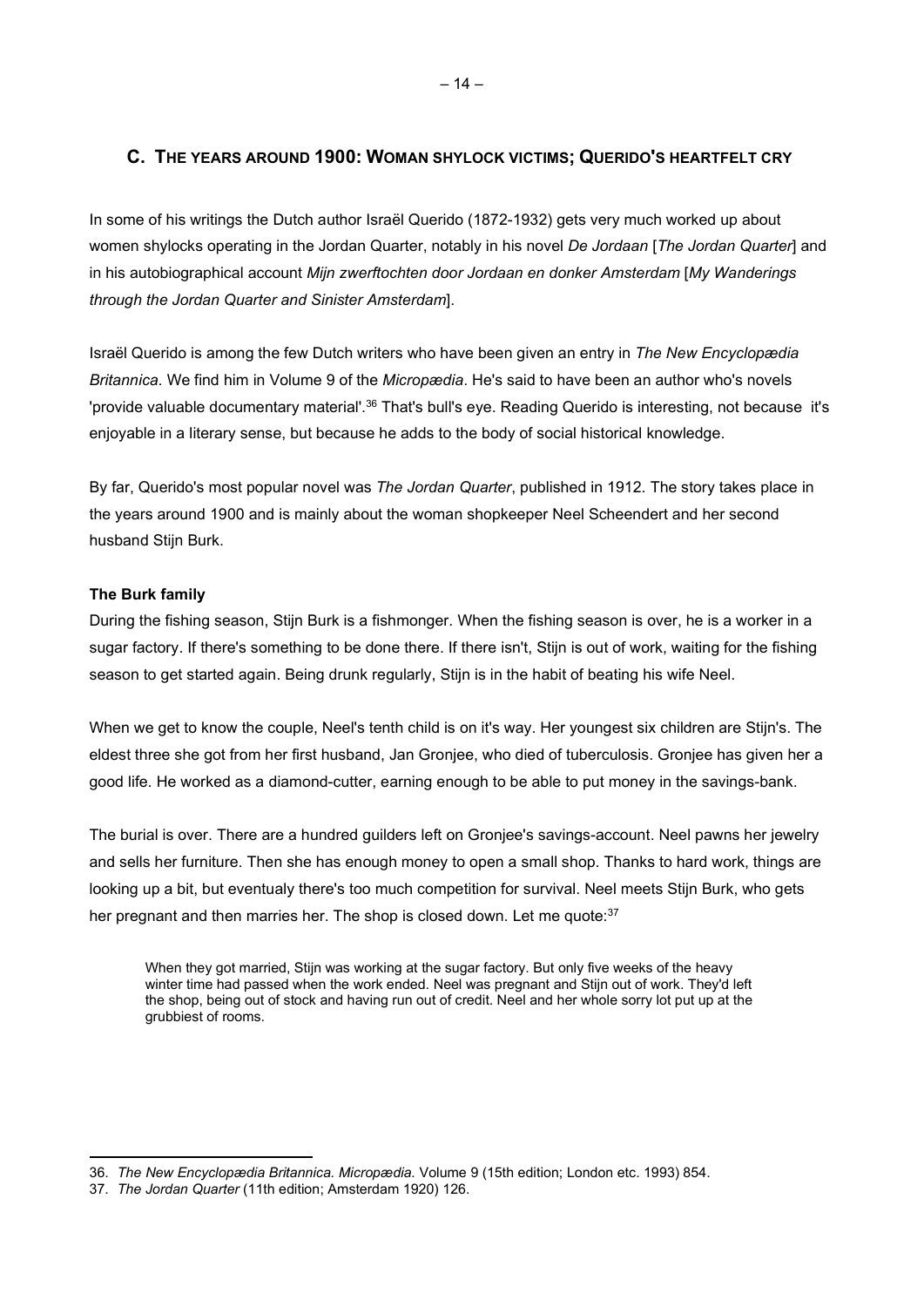She grew bitter at her impoverishment, the rottenness and filth, the kids being hungry, Stijn being drunk. Stijn's family was no help, although rumors had it that Stijn's old man kept as much as twenty thousand guilders under his mattress.

After delivery of Stijn's child she applies for welfare benefits. She is turned down, because of Stijn's father's wealth.

So much hardship; so much pain and suffering. No more keeping shop for Neel, no more purchasing fish for Stijn. Neel is at her wits' ends when she finally finds someone to the rescue, the woman money-lender Tonie, 'Hannes Draaideur's shrewd and brutal wife'. Tonie is willing to help with some money. The interest rate is usurious and the debt-repayments are sky-high. But Stijn can be a fishmonger again and Neel herself is able to set up a shrimp and eel booth.<sup>39</sup>

Having arrived at this point, Querido starts booing the Jordan money-lenders, cunning women intent on squeezing their class fellows dry, usurers with gain-greedy eyes, smacking their lips over the weekly installment and interest payments, as hard as nails threatening with the worst scenario: people's exclusion from help, when payment is defaulted.<sup>40</sup>

It only takes a short while for Neel and Stijn to go broke on account of the woman Tonie's usury. The shrimp and eel booth has to be closed down. The family's thrown back to the gutter. Neel and her husband Stijn have dismal, toiling years ahead of them.<sup>41</sup>

#### Querido, a participant-observer

Querido's book is a work of fiction – there's no doubt about that. But there's every reason to assume that the author's digressions on the malpractice of usury in the Jordan Quarter were pretty much in accordance with the facts. Before writing the novel, Querido had spent several years on fieldwork in the area. He'd had his residence there, living – as it were – the life of a Jordan man among the Jordan people. In his autobiographical account My Wanderings through the Jordan Quarter and Sinister Amsterdam (1931) he is looking back on these years of participant observation. In My Wanderings there's a section on the womenshylocks worthy of consideration. From it we learn that on the usury front things hadn't changed much since the beginning of the twentieth century.

The usury practices in the Jordan Quarter are among the most hidious things Querido's ever come across. Let me quote: 42

<sup>38.</sup> The Jordan Quarter, 127.

<sup>39.</sup> The Jordan Quarter, 133.

<sup>40.</sup> The Jordan Quarter, 134.

<sup>41.</sup> The Jordan Quarter, 140-141.

<sup>42.</sup> My Wanderings, 107-108.